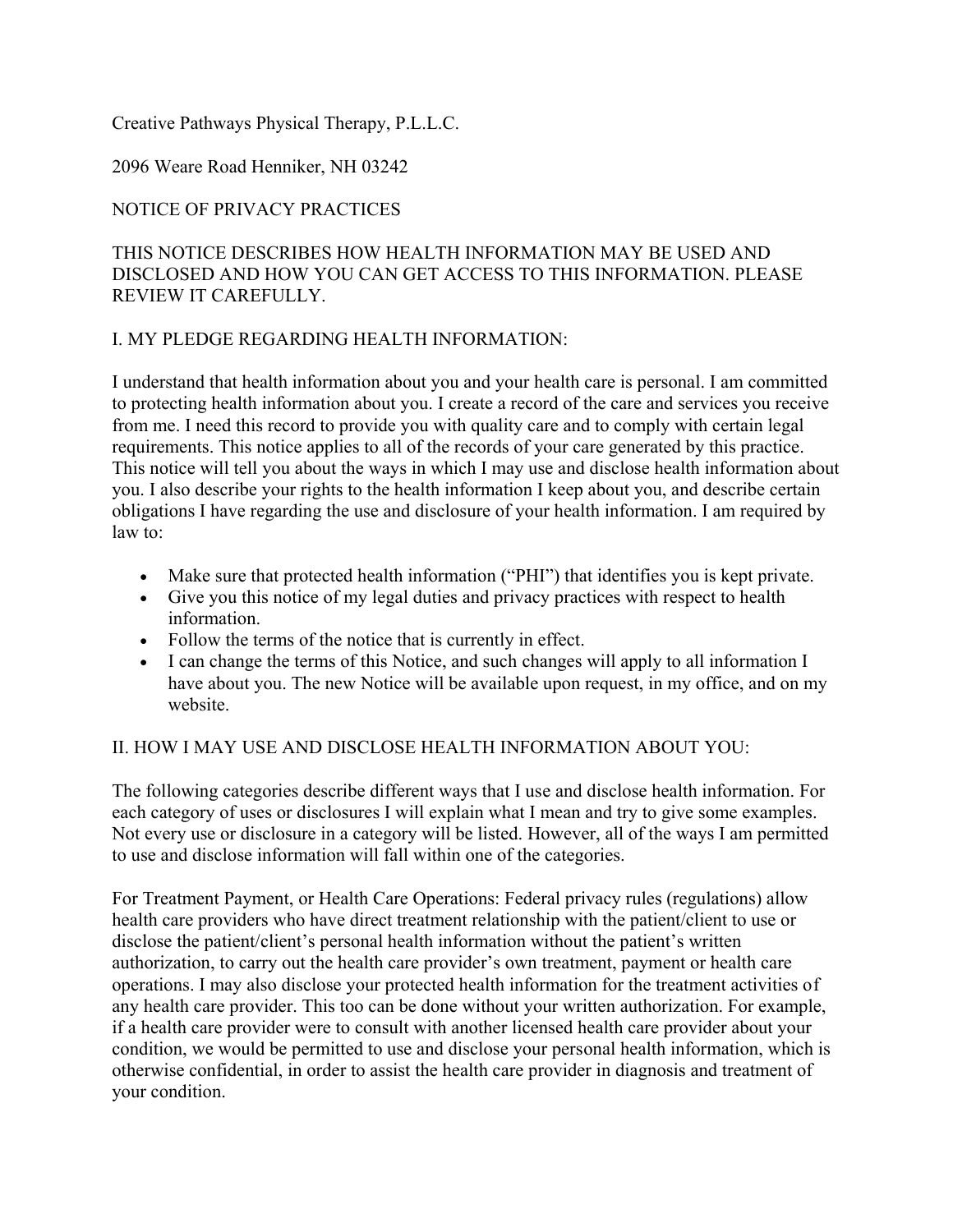Disclosures for treatment purposes are not limited to the minimum necessary standard. Because other health care providers need access to the full record and/or full and complete information in order to provide quality care. The word "treatment" includes, among other things, the coordination and management of health care providers with a third party, consultations between health care providers and referrals of a patient for health care from one health care provider to another.

Lawsuits and Disputes: If you are involved in a lawsuit, I may disclose health information in response to a court or administrative order. I may also disclose health information about your child in response to a subpoena, discovery request, or other lawful process by someone else involved in the dispute, but only if efforts have been made to tell you about the request or to obtain an order protecting the information requested.

### III. CERTAIN USES AND DISCLOSURES REQUIRE YOUR AUTHORIZATION:

1. Session Notes: I do keep "Session notes" and any use or disclosure of such notes requires your Authorization unless the use or disclosure is:

a. For my use in treating you.

b. For my use in training or supervising associates to help them improve their clinical skills.

c. For my use in defending myself in legal proceedings instituted by you.

d. For use by the Secretary of Health and Human Services to investigate my compliance with HIPAA.

e. Required by law and the use or disclosure is limited to the requirements of such law.

f. Required by law for certain health oversight activities pertaining to the originator of the session notes.

g. Required by a coroner who is performing duties authorized by law.

h. Required to help avert a serious threat to the health and safety of others.

- 2. Marketing Purposes. As a health care provider, I will not use or disclose your PHI for marketing purposes.
- 3. Sale of PHI. As a health care provider, I will not sell your PHI in the regular course of my business.

IV. CERTAIN USES AND DISCLOSURES DO NOT REQUIRE YOUR AUTHORIZATION.

Subject to certain limitations in the law, I can use and disclose your PHI without your Authorization for the following reasons: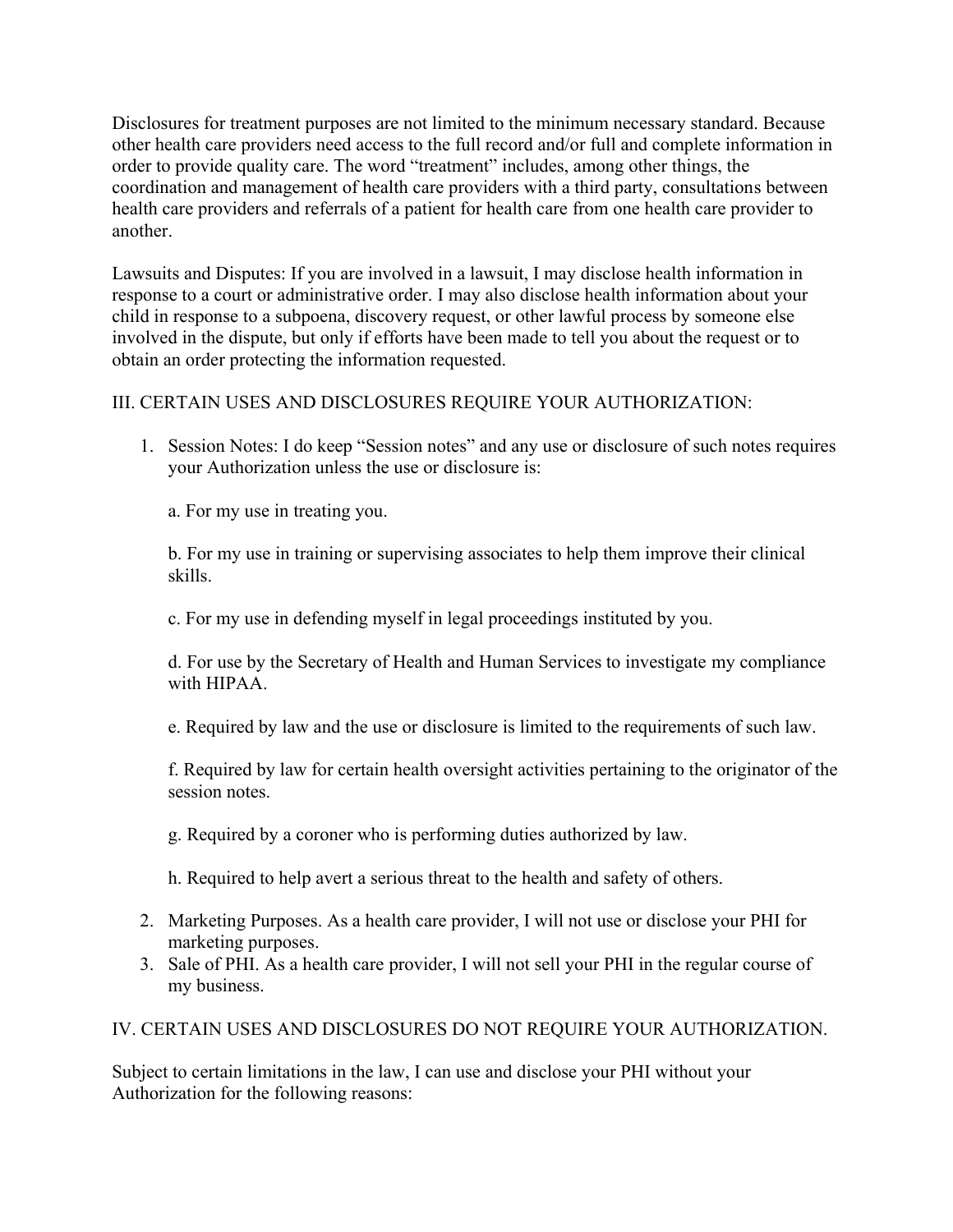- 1. When disclosure is required by state or federal law, and the use or disclosure complies with and is limited to the relevant requirements of such law.
- 2. For public health activities, including reporting suspected child, elder, or dependent adult abuse, or preventing or reducing a serious threat to anyone's health or safety.
- 3. For health oversight activities, including audits and investigations.
- 4. For judicial and administrative proceedings, including responding to a court or administrative order, although my preference is to obtain an Authorization from you before doing so.
- 5. For law enforcement purposes, including reporting crimes occurring on my premises.
- 6. To coroners or medical examiners, when such individuals are performing duties authorized by law.
- 7. For research purposes, including studying and comparing the patients who received one form of care versus those who received another form of care for the same condition.
- 8. Specialized government functions, including, ensuring the proper execution of military missions; protecting the President of the United States; conducting intelligence or counterintelligence operations; or, helping to ensure the safety of those working within or housed in correctional institutions.
- 9. For workers' compensation purposes. Although my preference is to obtain an Authorization from you, I may provide your PHI in order to comply with workers' compensation laws.
- 10. Appointment reminders and health related benefits or services. I may use and disclose your PHI to contact you to remind you that you have an appointment with me. I may also use and disclose your PHI to tell you about treatment alternatives, or other health care services or benefits that I offer.

# V. CERTAIN USES AND DISCLOSURES REQUIRE YOU TO HAVE THE OPPORTUNITY TO OBJECT.

1. Disclosures to family, friends, or others. I may provide your PHI to a family member, friend, or other person that you indicate is involved in your care or the payment for your health care, unless you object in whole or in part. The opportunity to consent may be obtained retroactively in emergency situations.

# VI. YOU HAVE THE FOLLOWING RIGHTS WITH RESPECT TO YOUR PHI:

- 1. The Right to Request Limits on Uses and Disclosures of Your PHI. You have the right to ask me not to use or disclose certain PHI for treatment, payment, or health care operations purposes. I am not required to agree to your request, and I may say "no" if I believe it would affect your health care.
- 2. The Right to Request Restrictions for Out-of-Pocket Expenses Paid for In Full. You have the right to request restrictions on disclosures of your PHI to health plans for payment or health care operations purposes if the PHI pertains solely to a health care item or a health care service that you have paid for out-of-pocket in full.
- 3. The Right to Choose How I Send PHI to You. You have the right to ask me to contact you in a specific way (for example, home or office phone) or to send mail to a different address, and I will agree to all reasonable requests.